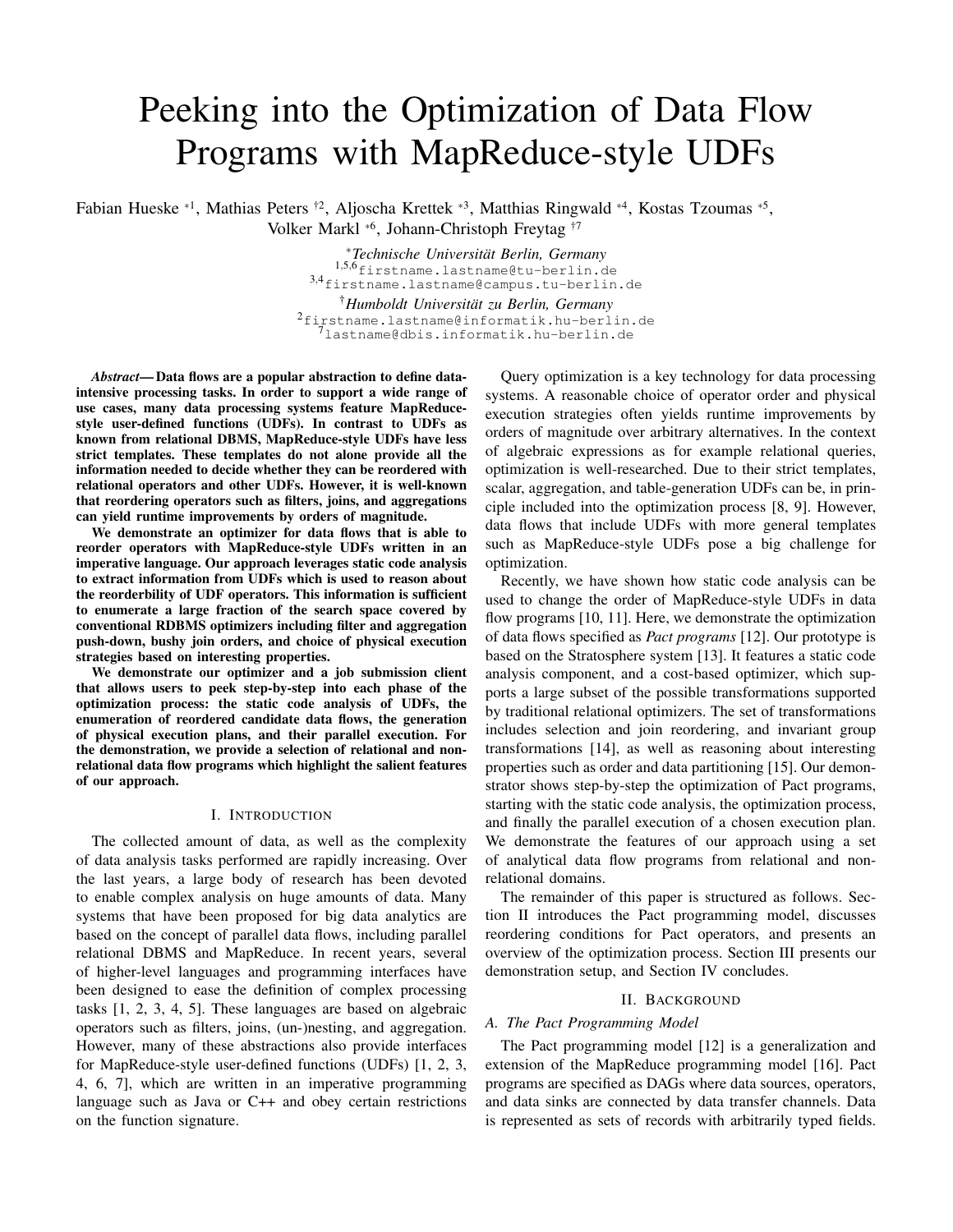Data sources have no incoming channels and generate records usually by deserializing them from input files. Operators receive data, process it, and forward their result to the upstream operator(s) in the DAG. Data sinks have no outgoing channels; they usually transform their input into a suitable format for presentation or further processing.

A Pact operator consists of a second-order system function (SOF) and a first-order user-defined function (UDF). The SOF maps the operator's input data into subsets which are independently processed by passing them to the UDF. Hence, the parallelization opportunities for an operator are determined by the SOF alone. Currently, our system supports five SOFs which are shown in Figure 1. The two unary SOFs, Map and Reduce, have the same semantics as in MapReduce. The remaining SOFs process data from two inputs. Cross forms the Cartesian product of both inputs and calls its UDF for each pair of records. Match calls the UDF for each pair of records from both inputs where their key fields are the same. Hence, it resembles an equi-join. CoGroup forms a group for each key, and calls the UDF with all records that share the same key in both inputs. In this work, we only consider tree-shaped Pact programs, i. e., operators forward their results to exactly one successor.

# *B. Reordering Conditions for Pact Operators*

UDFs are written in imperative code; hence, data processing systems are not aware of their exact semantics. In general, two Pact operators cannot be reordered if they have conflicting read-write or write-write accesses on any record field. Therefore, the optimizer depends, for each operator, on information about the fields that its UDF reads and writes in order to reason about valid transformations. This information is provided by so-called read and write sets. Transformations that involve grouping operators such as Reduce and CoGroup require in addition that the cardinality of input groups is not affected by the rewrite. For example, a Reduce may only be reordered with a Map operator, if the Map operator does not change the size of Reduce's input groups or the Map operator filters entire key groups, i. e., filters on the Reduce key. Therefore, the optimizer also requires information about lower and upper bounds of an operator's output cardinality in addition to read and write sets. We refer to our prior work for a detailed discussion and proofs of the reordering conditions [10].

## *C. Optimization of Pact Programs*

Relational DBMS optimizers compile queries posed in a declarative language into physical execution plans. Often, the compilation process is divided into two stages. First, logical rewriting applies algebraic rewrite rules such as filter pushdown, and resolving of nested subqueries to an algebraic representation of the query. Second, a physical execution plan is generated by replacing the logical operators of the rewritten algebraic query with physical operators<sup>1</sup>. Often, the selection of physical operators is based on execution cost estimates.

Pact programs differ significantly from declarative queries. Instead of algebraic expressions, Pact programs are trees of operators whose semantics are mostly unknown due to their UDFs. Hence, many techniques from traditional query optimization cannot be applied. Our optimizer for Pact programs operates in three steps. First, a static code analysis component peeks into the byte code of each UDF and extracts information that the optimizer requires to reason about valid transformations. Second, the optimizer enumerates all valid reordered data flow alternatives. Finally, a cost-based optimizer computes a physical execution plan for each alternative, and returns the plan with the least estimated execution costs. In the following, we discuss the aforementioned three steps in more detail.

*Static Code Analysis:* Our optimizer derives read and write sets as well as output cardinality bounds from UDFs by statically analyzing their imperative code. In a nutshell, the analysis exploits the fact that records can only be accessed, modified, and emitted via a restricted API<sup>2</sup>. Therefore, we can easily identify statements that read from, write to, or emit a record. The analysis algorithm uses control and data flow graphs provided by a static code analysis framework. Our approach guarantees safe, albeit conservative estimations of the actual read and write sets and output cardinality bounds, such that only valid reorderings will be considered by the optimizer. We refer the reader to reference [11] for a detailed description of the algorithm.

*Order Enumeration:* Using the information which was derived by static code analysis, the optimizer enumerates all valid reorderings for the given program. In contrast to traditional query optimization, the program is represented as a specific operator tree and not as an algebraic expression. Our enumeration algorithm is based on transformations that switch the order of two neighboring operators and uses topdown recursive descent. The algorithm computes all valid reorderings of a (sub)plan *p* in two steps. First, it computes all candidate root operators of *p* by enumerating all alternatives for *p*'s subplans. Second, it recursively enumerates all alternative subplans for each root operator. We presented a detailed description of the enumeration algorithm in prior work [10].

*Execution Strategy Selection:* After all reordered alternatives of the Pact program have been enumerated, a cost-based optimizer is called for each alternative to compute an execution plan by choosing physical execution strategies. The set of supported execution strategies is well-known from traditional parallel databases and includes partitioning, broadcasting, external sorts, and merge- and hash-joins. The optimizer's cost model is a combination of the estimated network I/O, disk I/O, and CPU costs of UDFs<sup>3</sup>. During plan enumeration,

<sup>&</sup>lt;sup>1</sup>Although join reordering is conceptually a logical rewrite, join orders are enumerated during physical optimization, since the optimal order depends on the selected execution strategies.

<sup>2</sup>Note that our API consists of basic operations which are also supported by other programming interfaces as for example Pig [1].

 $3$ The programming interface provides compiler hints such as the selectivity and CPU costs of a UDF to improve cost estimates. These hints can be manually annotated, set by a higher-level language compiler, or possibly observed during runtime.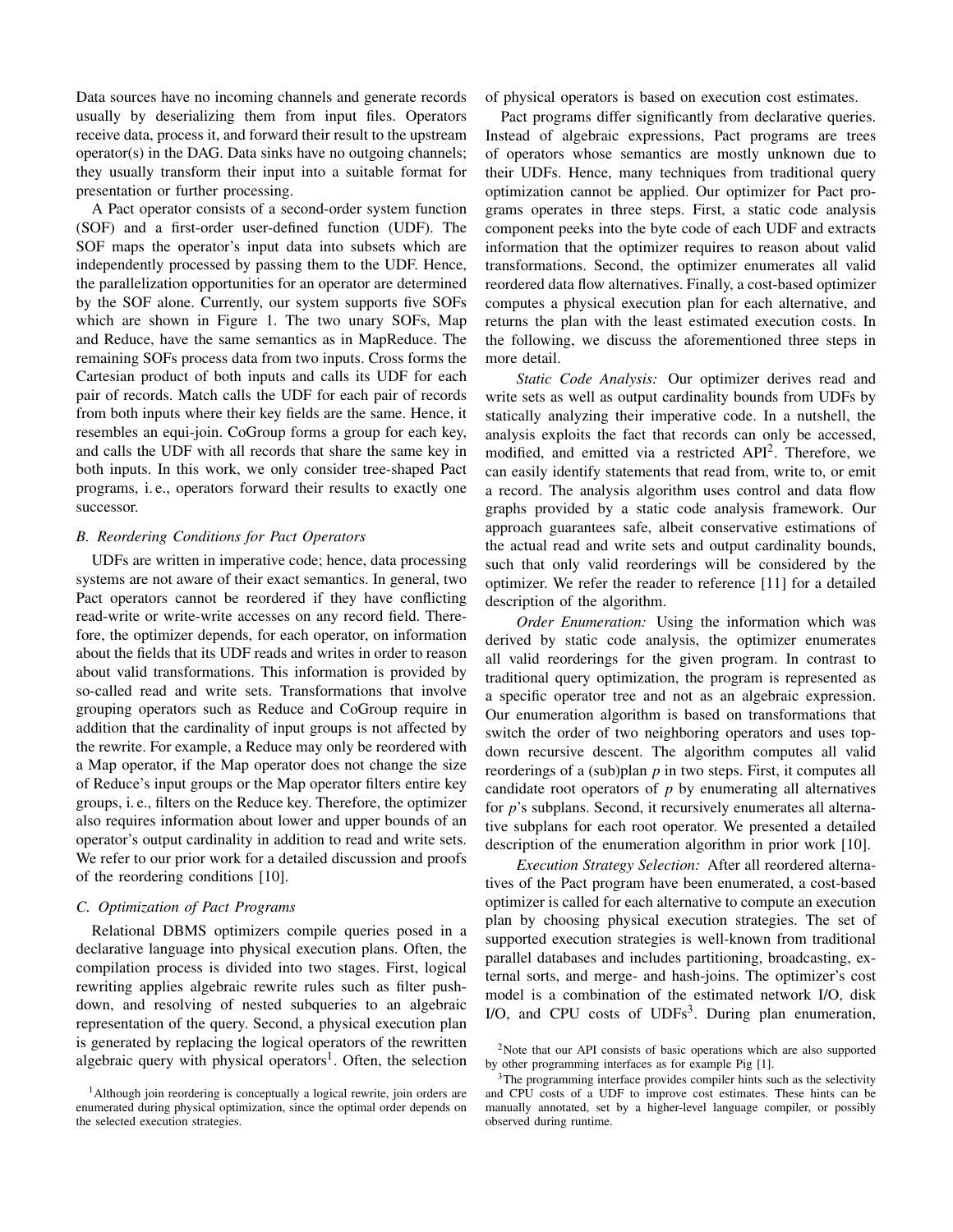

Fig. 1. (a) Map, (b) Reduce, (c) Cross, (d) Match, and (e) CoGroup second-order functions.

the optimizer exploits the write set information derived by the static code analysis to reason about the propagation of interesting properties. A physical data property such as a partitioning on a field *f* is still present after an operator *o* was applied, if  $o$  did not modify  $f$ , i.e.,  $f$  must not be in *o*'s write set. Finally, the plan with minimum estimated costs is selected, and submitted for execution. Details on the selection of physical execution strategies can be found in prior work [12]. Note that it is possible to merge top-down order enumeration and cost-based execution strategy selection into a single step. We plan to integrate them in a later system release.

## III. DEMONSTRATION

We demonstrate our optimizer for UDF data flows. The optimizer transforms data flows specified as Pact programs into physical execution plans, and executes them in parallel on the Nephele execution engine [17]. Our demonstration focuses on the visualization of the optimization process, i. e., we show in detail how the static code analysis component derives optimization information from UDF code, how reordered alternatives are enumerated, and show the physical execution plans that result from cost-based optimization. We provide a selection of Pact programs from relational and nonrelational domains which demonstrate the salient features of our optimization approach. In the following, we present the Pact programs we provide for the demonstration and describe in detail how the optimization process is visualized.

#### *A. Demonstrated Data Flows*

We implemented a selection of relational analytical queries as Pact programs. Such tasks are commonly executed on massively parallel systems, as indicated by the popularity of higher-level languages for structured data analysis [4, 3, 5]. The provided programs resemble queries of the TPC-H benchmark and demonstrate that our approach is able to perform many rewrites which are known from relational optimizers such as filter reordering, bushy join-order enumeration, and limited forms of aggregation push-down. In addition to relational queries, we provide tasks from non-relational domains such as clickstream processing and data transformation as common in ETL workloads. These tasks show that our approach is able to reorder non-relational operators in data flows, a feature that we believe is unique among current systems.

#### *B. Demonstration of the Optimization Process*

We demonstrate a job submission client that visualizes the optimization process step-by-step. The demonstration starts by choosing a Pact program, providing program parameters, and submitting it to the optimizer. In the following we describe how the submission client visualizes static code analysis, operator order enumeration, the physical execution plans, and the parallel execution of the program.

*Static Code Analyzer:* The submission client lists all UDFs of the submitted program and shows the code of selected UDFs in typed 3-address code [18], a representation that is very suitable for code analysis. The client displays the information that was extracted from the UDF, i. e., read and write sets and bounds on the output cardinality, and visualizes how it was derived from the 3-address code by highlighting the relevant paths along the control and data flows. Figure 2 a) shows a screenshot of the static code analysis visualization.

*Data Flow Optimizer:* During the enumeration of reordered data flow alternatives, the optimizer memorizes all enumerated subplans. This information is read by the submission client and displayed in a browsable fashion such that the space of enumerated reordered alternatives can be explored by replacing any subplan with an equivalent alternative. For each operator its read and write set information is displayed to help reasoning about reordering conflicts. In addition, the client features a step-by-step visualization of the enumeration process, i. e., it shows all alternative plans in the order in which they were enumerated. Figure 2 b) is a screenshot of the plan enumeration visualization.

*Physical Execution Plans:* For each reordered data flow alternative, the cost-based optimizer computes the physical execution plan with least estimated costs by choosing data shipping and local processing strategies. The submission client shows the optimized physical execution plans for all alternatives ordered by their estimated cost. The visualization shows the chosen operator execution strategies, data properties (sorted, grouped, partitioned), and estimates such as data size, cardinality, number of UDF calls, and costs. Figure 2 c) shows a visualization of a physical execution plan.

*Program Execution:* Finally, a selected execution plan is submitted to the Nephele execution engine [17]. Nephele executes acyclic data flows consisting of sequential processing tasks which are connected via data transfer channels. Nephele splits the execution of a task into multiple subtasks which are distributed among compute nodes and executed in parallel. The submission client visualizes the execution as shown in Figure 2 d). It displays the parallel data flow graph, consisting of subtasks (colored rectangles) and their connections (lines). The status of a subtask (waiting, running, finished, failed) is indicated by its color. In addition, information about the aggregated resources consumption (CPU load, Memory usage, and network traffic) of the cluster's compute nodes is displayed.